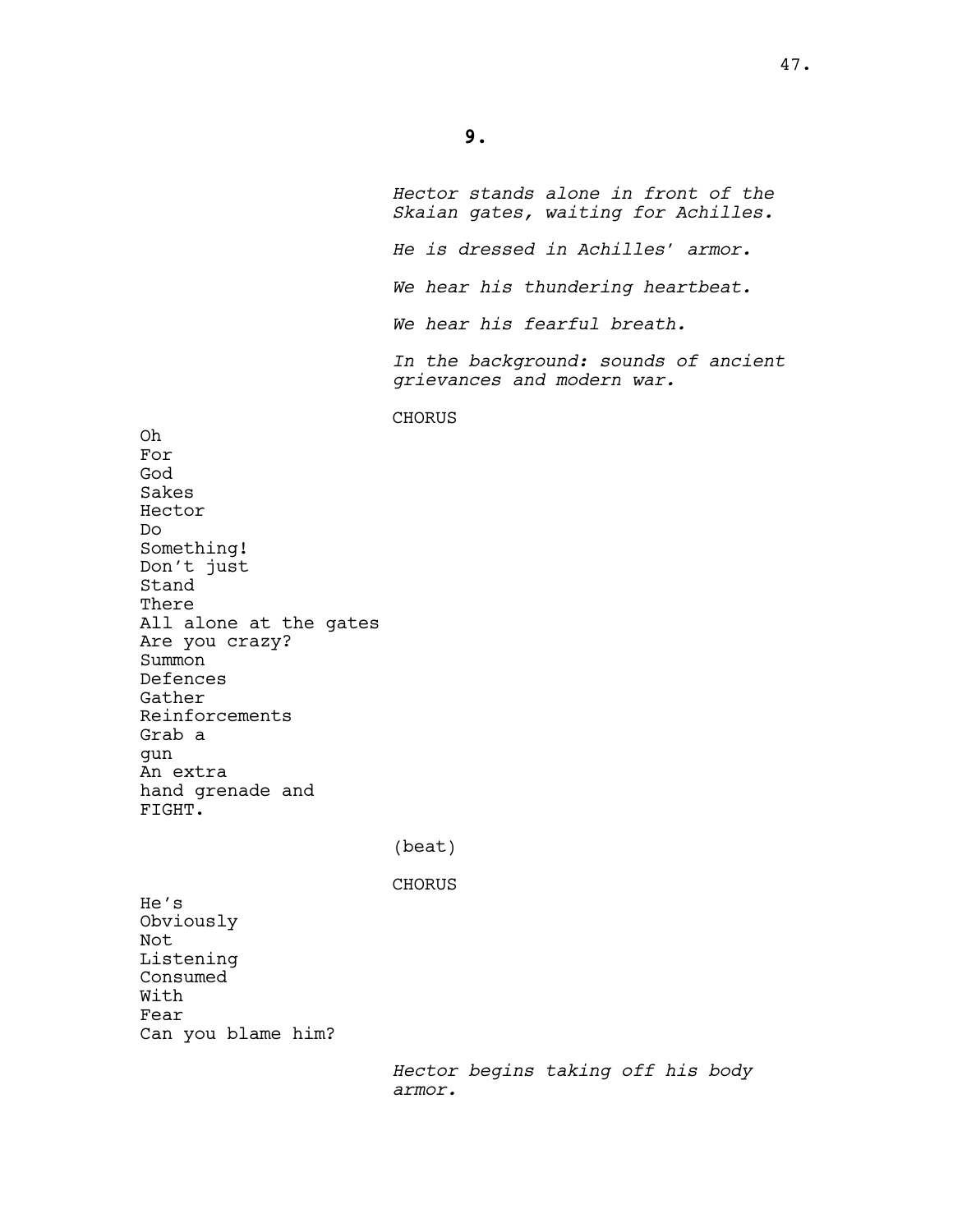CHORUS What's he doing? *Hector then takes off his shirt. Then his pants.* CHORUS What's He Doing Now? Stripping? What on Earth? He's Off His Fucking Nut We're Doomed To Certain Death. *Hector is down to his underwear.* CHORUS Hold up. Maybe Someone should Maybe If I Steel his heart Talk to him I can Figure Out What In Gods Name Our Greatest Trojan Warrior is Planning to Accomplish Standing In Front Of The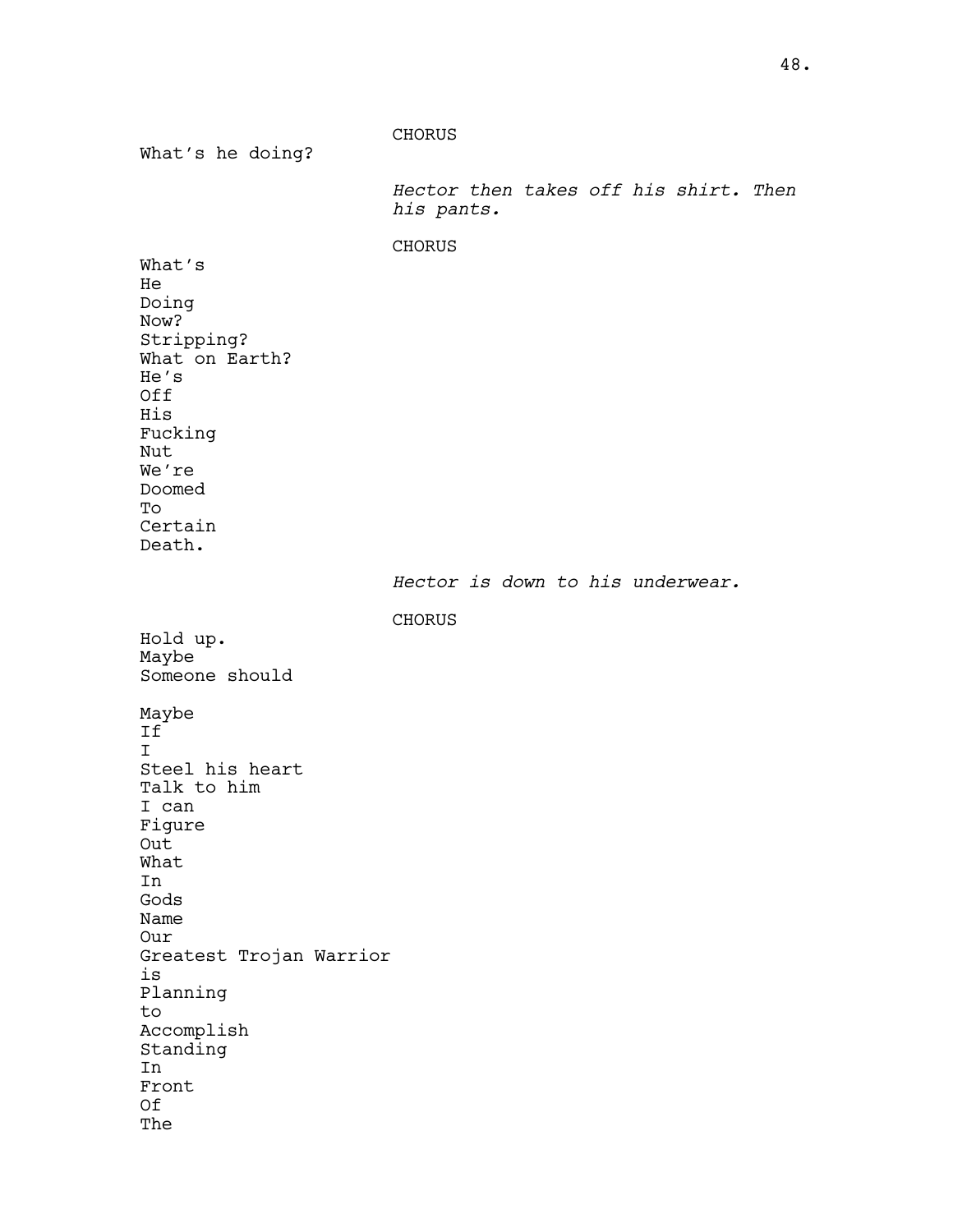Skaian Gates in his-HECTOR! HECTOR Get back inside. It's not safe for you here. CHORUS And you? You're safe in your underwear? Balls to the wind? HECTOR Here's my thinking: I Don't want to die. I don't think Achilles does either. Although killing And by extension Dying Come easier to him than most. **CHORUS** Okay... HECTOR Perhaps if I appear to him in As humble a shape as possible Stripped of the Artifice and costumes of Men at war And instead simply as a man Like him Two men We can find something to talk about besides rampant slaughter. I realize how that sounds am I way Way off base here? **CHORUS** Um Yeah. Oh I'd say you're About as far off base as A man could get without being diagnosed with A physiological disorder This is ACHILLES here He is all beast when it comes to these things. And need I remind you that: you killed his lover.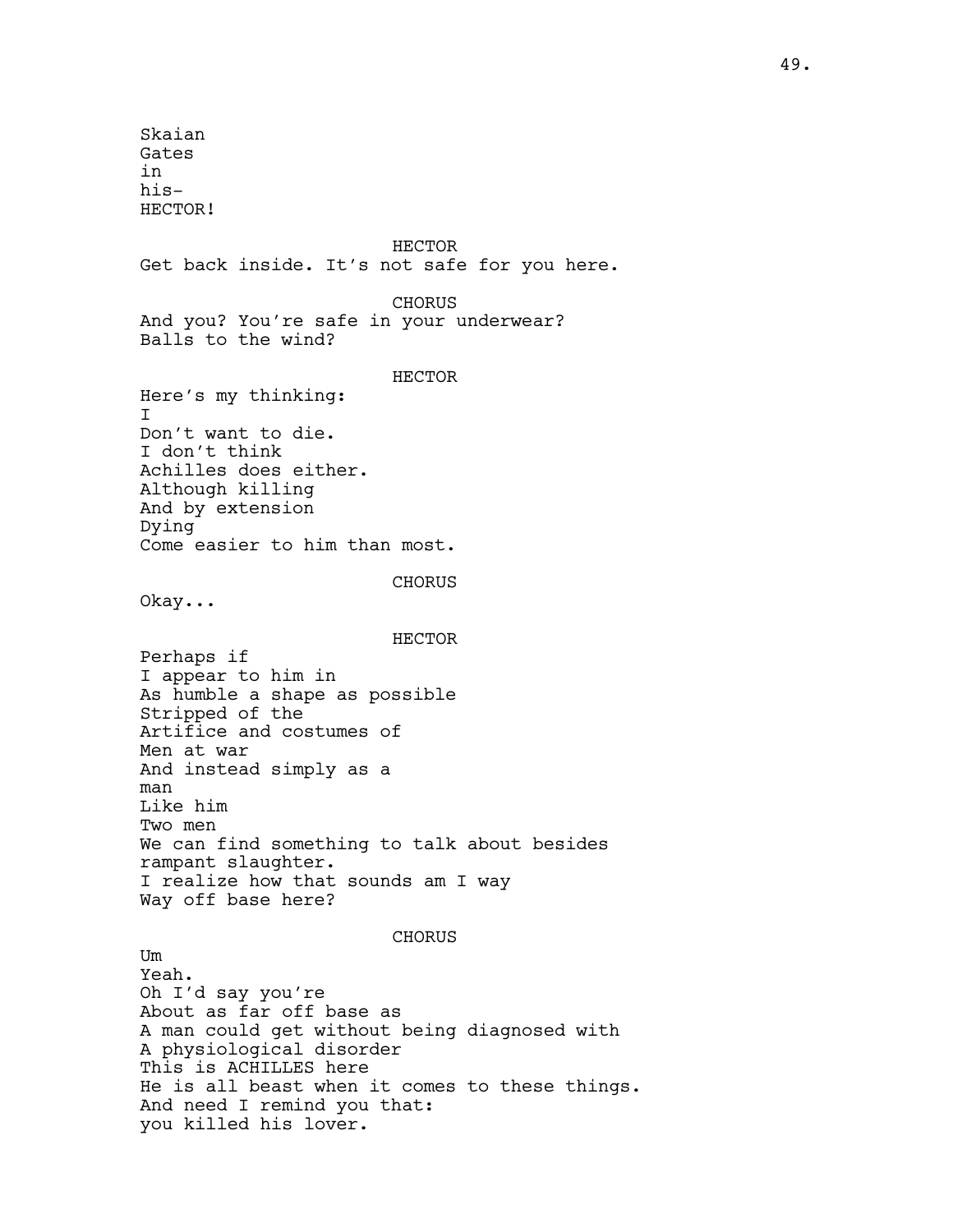HECTOR

Right.

CHORUS You stripped him naked and dragged him through the muck. HECTOR I see your point. And yet... If I don't try and reason If I assume the worst What does that say about me? CHORUS Face facts: When you consider the Snail tail of filth and carnage he's Left behind on the battlefield today I think he's made it oh Pretty clear that REASON is out the fucking window. He's not stopping until Your soul has Been Vomited from your body So, if you continue to *stand there*, my money is on a modest two-bedroom two bath in hell For you and Your wife and child. Just talking out loud here. HECTOR I appreciate that. But I'm frightened. I can't fight Achilles and win. It's not in the cards, is it? CHORUS I'm not sure if Achilles will care much What you look like What you're wearing When he raises his heavy ashen spear and flings it at your head. He's thinking only one thing: revenge. HECTOR So you'd recommend-- what? CHORUS That you put your clothes back on.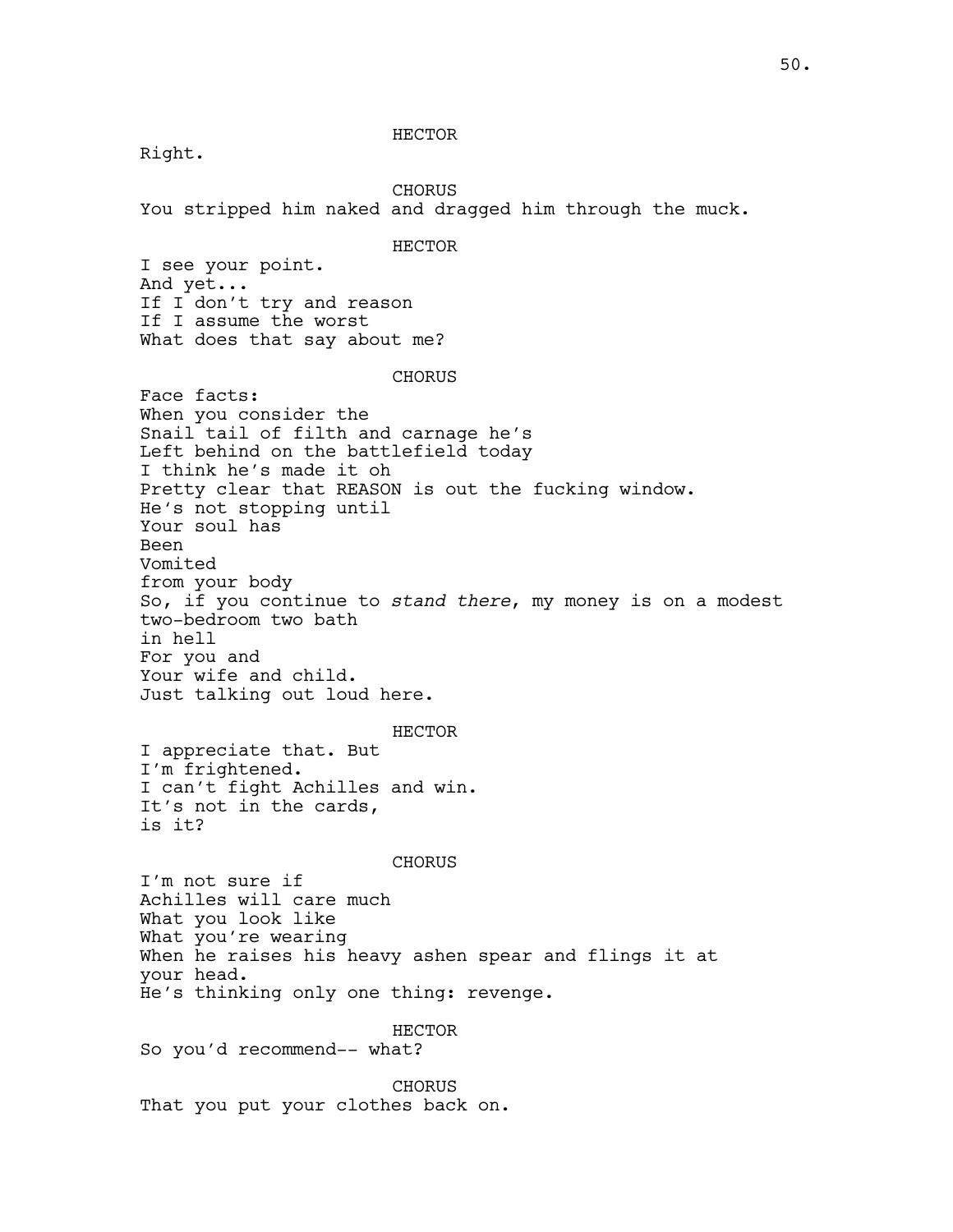HECTOR And then what? To fight? **CHORUS** Pray. To whatever or whoever you pray to. Whoever will listen. HECTOR I don't pray. CHORUS That's a problem. Shit! I can see Achilles surging over the plain! Let's go, ladies! *The chorus exits. Hector gets dressed. Priam, Hector's father, approaches. He has the kindest eyes and wears a sweater.*  PRIAM Hector... HECTOR Dad. PRIAM You're putting your clothes back on. That's good. What the hell were you doing? HECTOR I had a thought of... PRIAM Surrender? HECTOR No, never! PRIAM Why not? HECTOR You serious?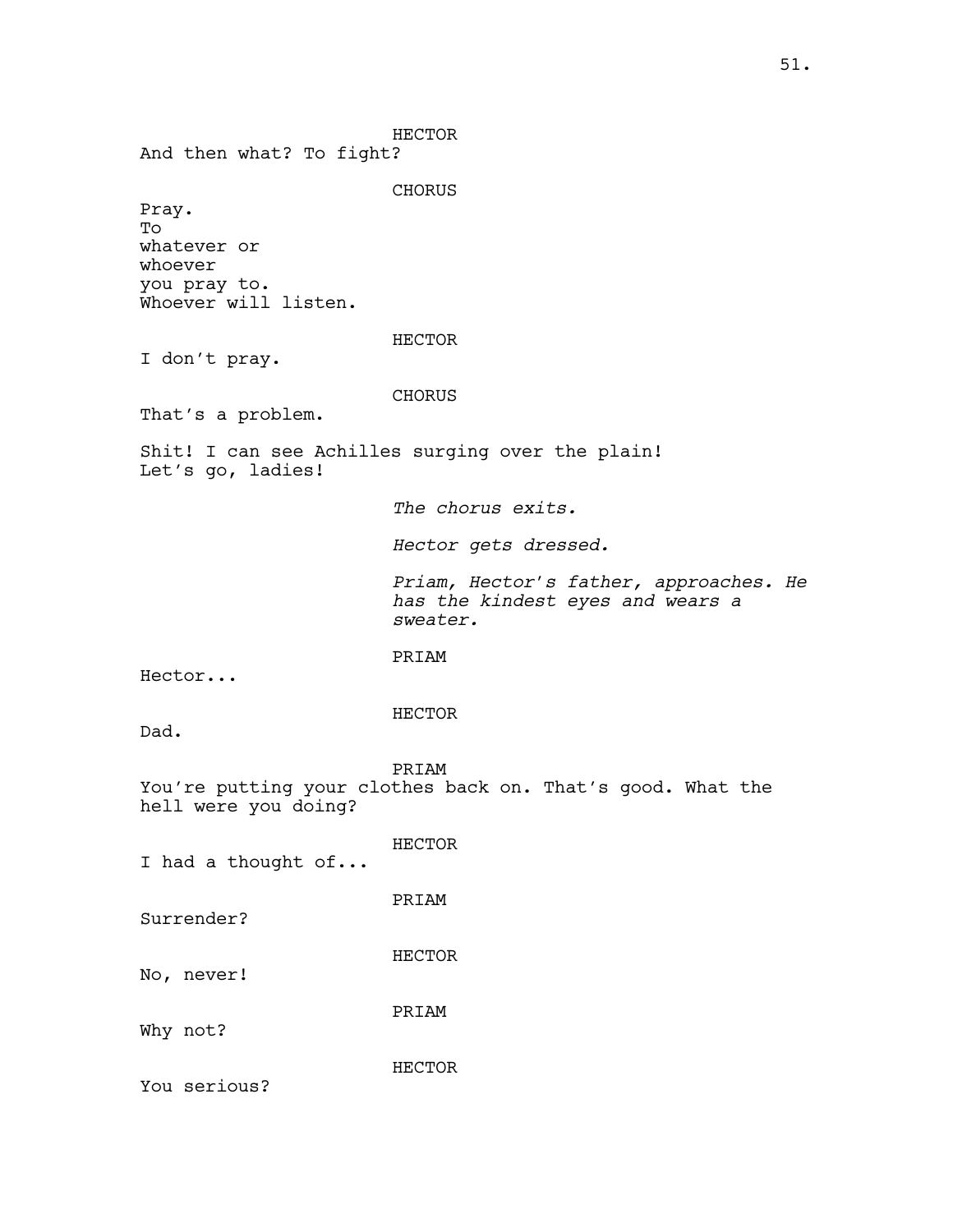PRIAM Have you lost your mind? Standing here all alone? HECTOR I know what it looks like. PRIAM It looks like suicide. I know you- those are my eyes, those are my fists, that is my heart. We don't compare to Achilles and shouldn't try to. You can't beat him. You can't. Why not call for reinforcements? HECTOR It's me he's after. Why put more innocent men in his way. PRIAM I hear you, Hector, but this is ridiculous. Come inside. HECTOR No. It's... my destiny to face Achilles-PRIAM Don't give me that horse shit! God damn him! God... damn it. Priam breaks down. HECTOR Dad? People are watching. PRIAM He's robbed me of so many sons! So many sent off to internment camps, extradited to god knows where! Your brothers Lycaon and Polydorus-HECTOR What about them? PRIAM They're missing, Hector. HECTOR Missing? PRIAM Yes. Neither reported back from the field. I can't find them

among the remaining troops.

52.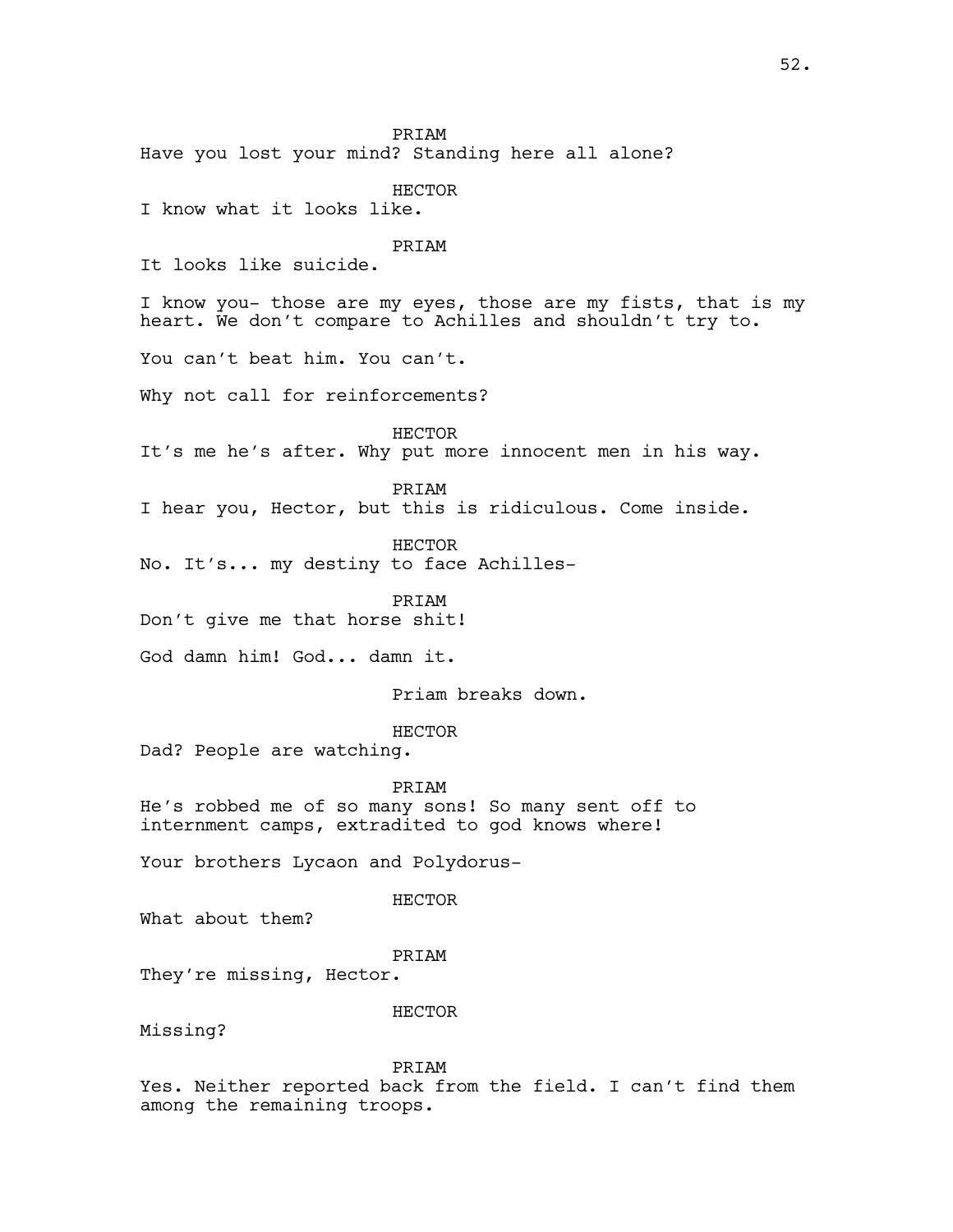HECTOR We should find them! We should go out and look-

> *Priam takes his son's arm and shakes his head.*

*A violent exchange of ammunition.* 

*A predator drone falls from the skythe effect is shocking, outrageous, but the men don't blink. It smokes.*

*Still holding his son's arm.* 

PRIAM

Troy needs you: alive. You're the reason the men keep fighting.

HECTOR

I am?

PRIAM

Helen is a symbol, an image in a magazine, it's *you* they fight for, Hector.

HECTOR I... (stirred) I didn't know that.

PRIAM

Come back inside. Help with rescue and recovery, leave the fighting to those who won't be missed. Who knows, if we hold out another day-

*A large explosion nearby.*

HECTOR

You need to go inside now.

PRIAM

Hector!

HECTOR

Go.

PRIAM

Would you have me watch the rest of my sons put to death, my wife and daughters savaged in my own home, all I've built looted and destroyed? Your father, your *king*, fed to his own dalmatians, lapping their masters blood, devouring my crotch? Or, will you obey your father and *come inside.* Hector!

HECTOR

Please leave!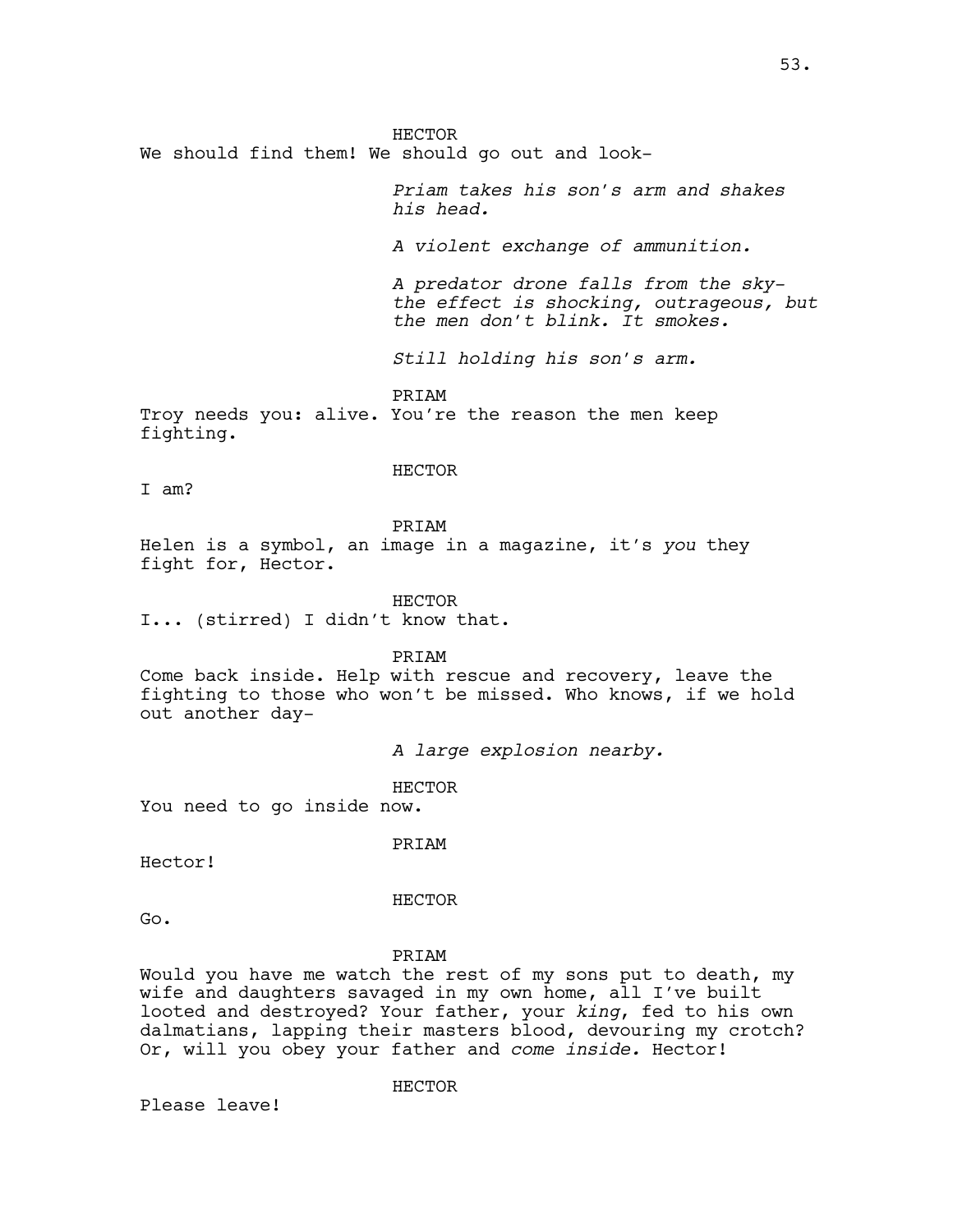PRIAM You fucking fool! What are you proving? And to who? Here! Here! *Priam begins to tear out his hair.* PRIAM You've driven your old man mad, how do you like that! Hair! Hair! All for you! All for you! HECTOR Stop it! PRIAM There! *He tears out the last clump: he is now completely bald.* PRIAM You've not only stolen your father's hair, you've broken his heart. (delirious) I'm bald! I'm bald! *Hecuba, Hector's mother, runs in, having broken free from two attendants, who struggle to contain her. The top half of her dress hangs down, she holds one of her breasts in her hand, offering it to Hector.* HECUBA HECTOR! PRIAM Get her inside! HECUBA HECTOR!! HECTOR!!!!!!!!!!!!!!!!! *She is dragged off kicking and screaming. Priam exits too. Again, Hector is left alone.*  HECTOR I'll offer Helen and her treasures, all the crap Paris stole. (beat) HECTOR They were the cause of our fighting, *right?* (beat)